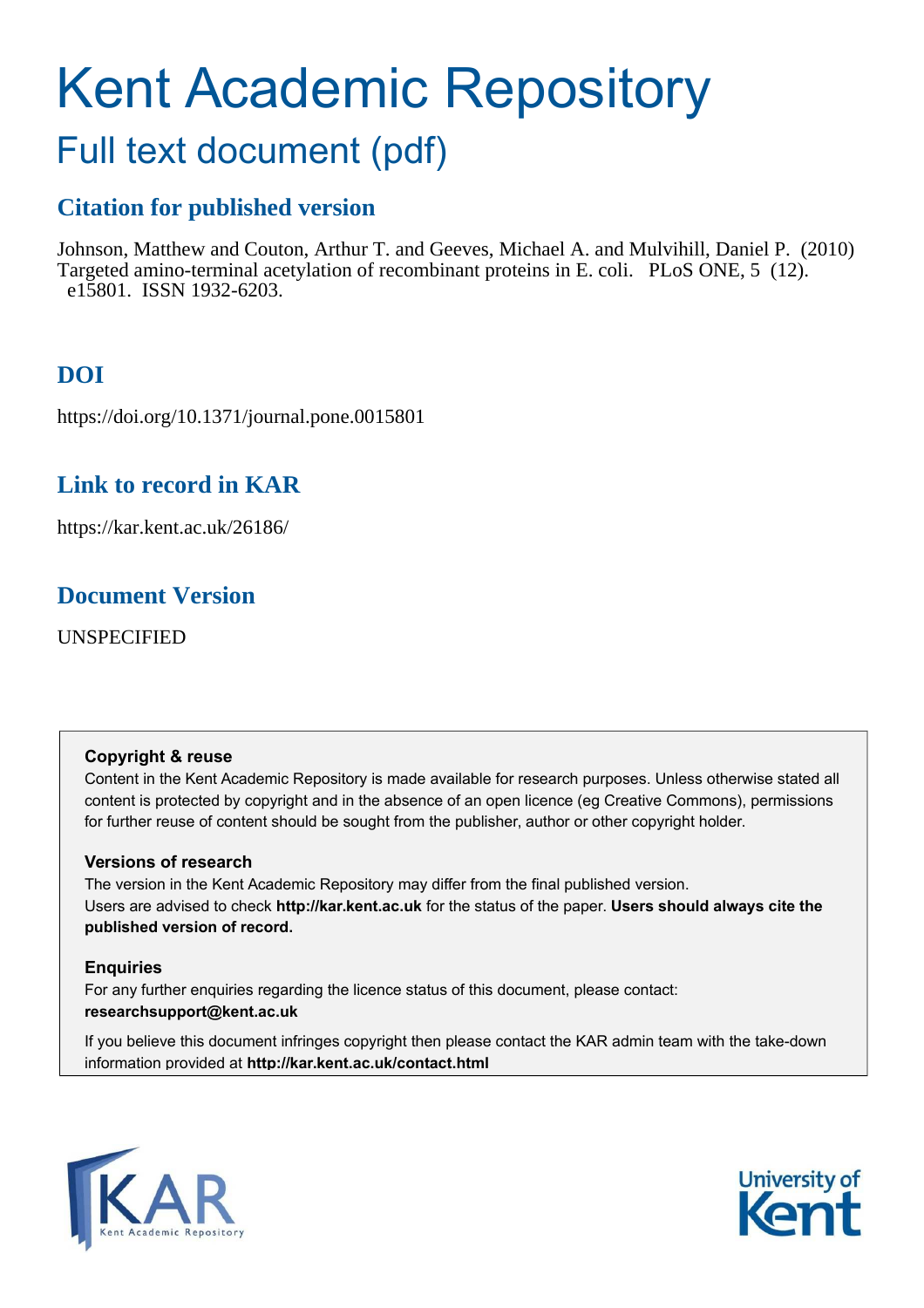# Targeted Amino-Terminal Acetylation of Recombinant Proteins in E. coli

### Matthew Johnson<sup>9</sup>, Arthur T. Coulton<sup>9</sup>, Michael A. Geeves, Daniel P. Mulvihill\*

School of Biosciences, University of Kent, Canterbury, United Kingdom

#### Abstract

One major limitation in the expression of eukaryotic proteins in bacteria is an inability to post-translationally modify the expressed protein. Amino-terminal acetylation is one such modification that can be essential for protein function. By coexpressing the fission yeast NatB complex with the target protein in E.coli, we report a simple and widely applicable method for the expression and purification of functional N-terminally acetylated eukaryotic proteins.

Citation: Johnson M, Coulton AT, Geeves MA, Mulvihill DP (2010) Targeted Amino-Terminal Acetylation of Recombinant Proteins in E. coli. PLoS ONE 5(12): e15801. doi:10.1371/journal.pone.0015801

Editor: Christophe Herman, Baylor College of Medicine, United States of America

Received September 21, 2010; Accepted November 23, 2010; Published December 23, 2010

Copyright: © 2010 Johnson et al. This is an open-access article distributed under the terms of the Creative Commons Attribution License, which permits unrestricted use, distribution, and reproduction in any medium, provided the original author and source are credited.

Funding: This work was funded by grants from the Wellcome Trust (085309), BBSRC (BB/F011784/1) and a University of Kent Innovation bursary. The funders had no role in study design, data collection and analysis, decision to publish, or preparation of the manuscript.

Competing Interests: The authors have declared that no competing interests exist.

\* E-mail: d.p.mulvihill@kent.ac.uk

. These authors contributed equally to this work.

#### Introduction

In eukaryotic cells up to 98% proteins are N-terminally acetylated [1]. In many of these cases the acetylation is required for normal function e.g. a-crystallin, S-adenosylmethionine decarboxylase, thymosin and components of the 26S proteasome regulatory particle [2,3,4,5]. In others N-terminal acetylation is a regulatory event e.g. fission yeast tropomyosin (Tm), Cdc8 [6]. In all cases the acetylation stabilises the protein by protecting it from degradation via N-terminal proteases.

How acetylation is brought about and how it changes protein function is poorly understood. Amino terminal acetylation within eukaryotes is carried out by N- $\alpha$ -acetyltransferase (Nat) complexes and is thought to take place co-translationally at the ribosome [7]. Currently 3 distinct classes of Nat complexes have been identified (NatA, B & C) [8], each composed of distinct catalytic and regulatory subunits. These complexes associate with specific and distinct target sequences at the amino terminus of elongating polypeptides.

The lack of Nat complexes or their equivalents within prokaryotes has prevented the use of E. coli expression systems for producing N-terminally acetylated proteins. Although gramnegative bacteria, such as  $E$ . *coli*, are capable of acetylating components of their own proteome, it occurs infrequently and is undertaken by a discrete molecular pathway. The inability to produce N-terminally acetylated eukaryotic proteins in E. coli limits the ability to generate low cost proteins & peptides. Researchers are currently dependent upon the use of comparatively expensive and time-consuming chemical acetylation or eukaryotic expression systems to complete functional studies on these proteins.

Here we describe a novel system in which it is possible to produce N-terminally acetylated recombinant proteins from bacteria. By co-expressing the fission yeast NatB acetylation complex together with the target NatB substrate protein we have been able to acetylate and purify proteins from within E. coli. We went on to show that the same expression system works for each of the three N-terminal recognition sequences and successfully expressed acetylated human (Tropomyosin and Spartin) and yeast proteins (S. pombe Cdc8 and S. cerevisiae Tfs1). This simple and reliable methodology has the potential to allow significant savings in time and money over current techniques for generating aminoterminally acetylated recombinant polypeptides for both research and industrial applications.

#### Results

Using a system based on the fission yeast NatB acetylation complex (Figure 1A), we have developed a method in which these are co-expressed together with target substrates in E. coli (Figure 1B). NatB conjugates an acetyl group on the amino terminal methionine of peptides with Met.Asp, Met.Glu or Met.Asn as N-terminal sequences and therefore acetylate a significant proportion of eukaryotic proteins [8].

Mammalian striated muscle  $\alpha$ -Tropomyosin (Tm) is an evolutionarily conserved actin binding protein that is a substrate for the NatB complex [9,10]. This protein is readily expressed and purified from E. coli [11], and since the amino-terminal acetylation is essential for actin binding [11] it provides a simple test system for successful acetylation.

We co-transformed *E.coli* cells with the plasmid containing cDNA encoding for both catalytic (Naa20) and regulatory (Naa25) subunits of the fission yeast NatB complex, together with a plasmid encoding the murine  $\alpha$ -skeletal Tm gene. These genes were co-induced (Figure 1B) and the Tm was isolated. Tm was purified and mass spectroscopy analysis shown that  $>60\%$ of the Tm had been successfully acetylated (Figure 2A). This is in contrast to Skeletal Tm purified from standard BL21 cells which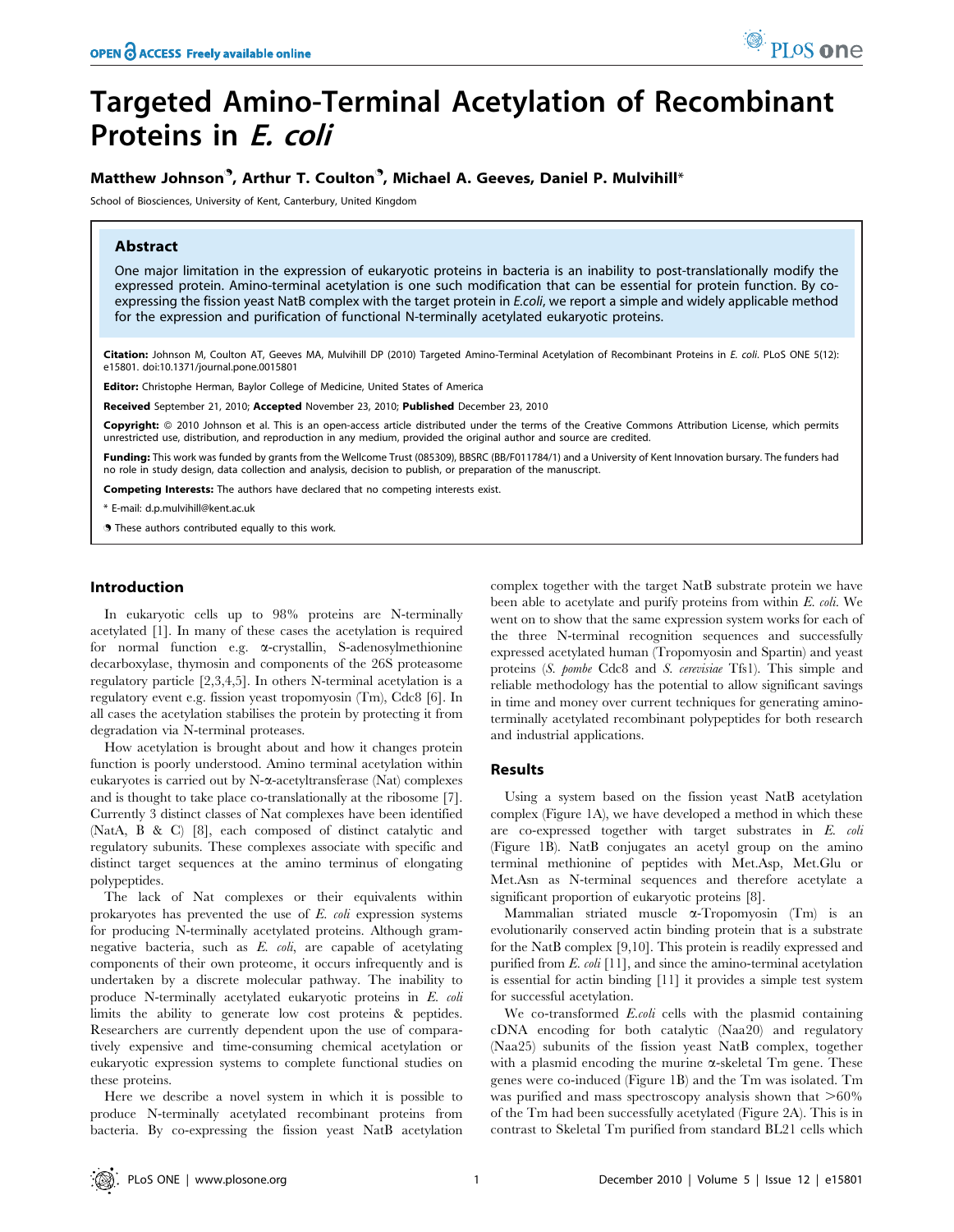

Figure 1. Generation of an *E.coli* NatB complex co-expression strain. (A) Introns (black regions) were removed from genes encoding the NatB subunits Naa20 (white) and Naa25 (grey), and the subsequent cDNAs were each cloned into the same bacterial expression vector (pNatB). (B) Whole cell lysates from BL21-DE3 cells containing either pNatB alone (left), pTarget (encoding the target protein alone - middle), or both pNatB & pTarget (right) were separated by SDS-PAGE following IPTG induction and visualised using coomassie stain. These data confirmed the successful coexpression of the NatB complex and target proteins in E. coli.

1

 $\Omega$ 

doi:10.1371/journal.pone.0015801.g001

 $\Omega$ 

 $\mathbf{1}$ 

 $\overline{2}$ 

 $\Omega$ 

1

Time from induction (hr)

 $\overline{2}$ 

remained unacetylated (Figure 2B). The acetylated protein was shown, using an actin sedimentation assay, to bind actin with an affinity equivalent to the native protein [12], whereas the non acetylated protein failed to bind at Tm concentrations of up to  $20 \mu M$  (Table 1). The muscle Tm has the N-terminal sequence Met-Glu. We went on to acetylate further proteins to confirm this prokaryote acetylation system worked for proteins with each of the NatB recognition sequences. Functional fission yeast Tm (Cdc8, N-terminal: Met.Asp) [6] was successfully produced (Figure 3) and bound to actin filament six times tighter than unacetylated yeast Tm [6]. Both human Spartin [6] (Nterminal: Met.Glu) and the budding yeast Tfs1 [13] (N-terminal: Met.Asn) proteins were also successfully acetylated and purified using affinity chromatography (data not shown) from E. coli (Table 1).

Three of the four target proteins expressed (SkTm, Cdc8, Tfs1) showed a 2–3 fold increase in yield when co-expressed with the NatB complex compared to standard expression systems. Whether this reflects an increase in the stability of the acetylated protein is unclear, and is currently under investigation. However the level of acetylation was variable from 25–100% for the four proteins. This may be improved by temporal control of expression to ensure NatB is both expressed and functional before the target protein is expressed. We have not yet examined whether the endogenous E. coli proteins were acetylated in the BL21-NatB cells, but if this was the case there was no associated detrimental effect upon cell morphology or growth.

#### **Discussion**

 $\overline{2}$ 

Nat complex dependent amino-terminal acetylation has been assumed to occur on the eukaryote ribosome. If this were to be the case then our result would demonstrate that NatB is able to function at either the pro- or eukaryotic ribosome. However, as the composition of the bacterial and eukaryote ribosomes differ significantly it is uncertain how and where NatB functions within the bacterial cell, and is under further investigation.

The efficient and simple method we described in this paper has the potential to allow significant savings in time and money over current methods for chemically acetylating amino termini of many proteins and peptides, and also in improving yield during recombinant protein production. The ability to produce acetylated protein will now allow more detailed studies of the role of protein acetylation in protein stability, regulation of structure and function, as well as allowing the generate low cost proteins and peptides for the biotechnology & pharmaceutical industries.

#### Materials and Methods

#### Molecular Biology

 $naa20<sup>+</sup>$  (SPCC16C4.12) and  $naa25<sup>+</sup>$  (SPBC1215.02c) genes were amplified from genomic S. pombe DNA as Nde1-BamH1 and Sal1 fragments respectively and cloned into pGEM-T-Easy (Promega). Introns were removed sequentially by ligating blunt ended products of PCR reactions where appropriate primers had been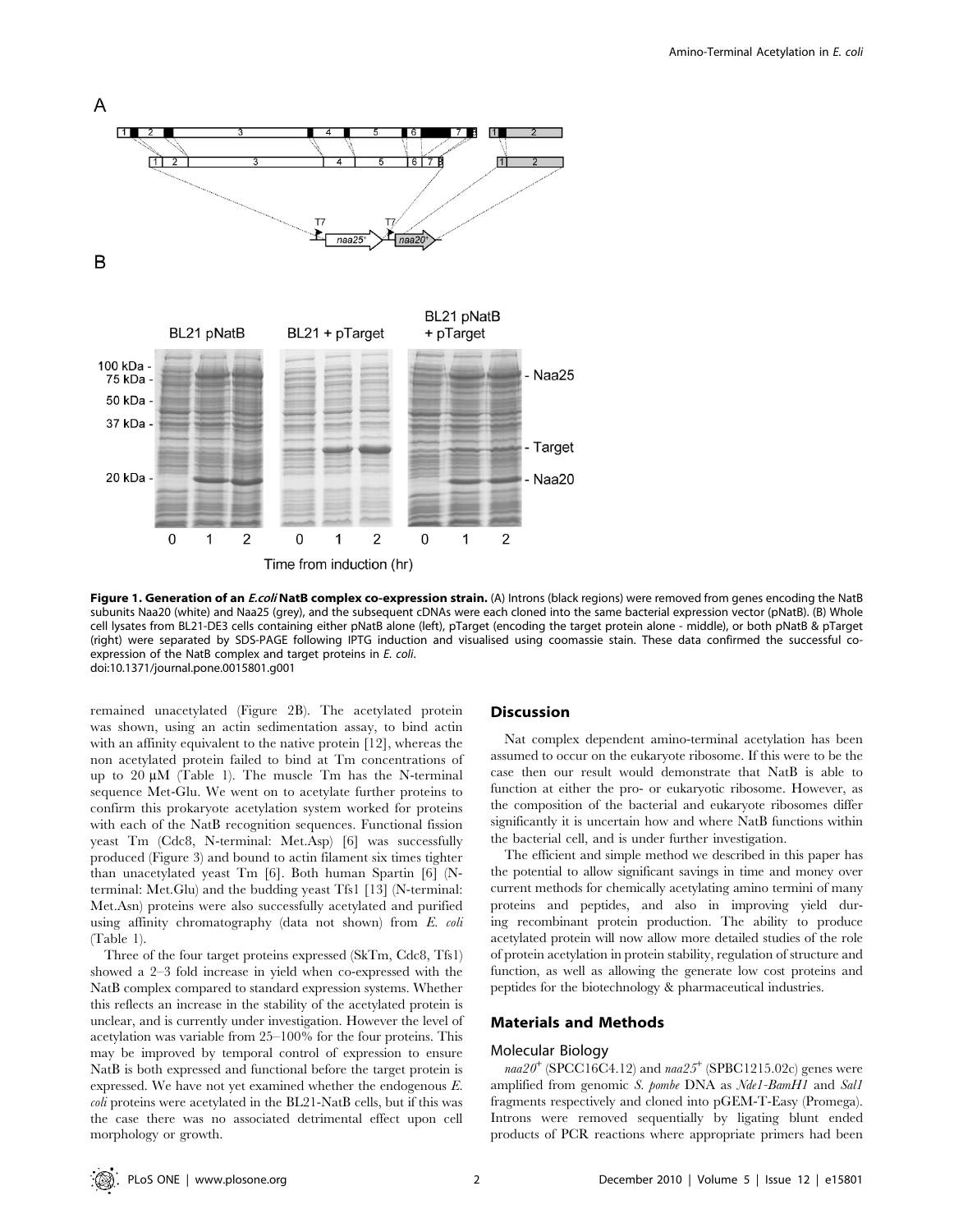## $A_{\alpha}$ -SkTm purified from BL21-pNatB E.coli cells.



 $\mathbf B$   $\alpha$ -SkTm purified from BL21 E.coli cells.



Figure 2. Electron-spray mass-spectroscopy spectra for a-SkTm. a-SkTm tropomyosin was purified from either E. coli BL21-pNatB cells (A) or E. coli BL21 cells (B). The undeconvolved mass charge envelope spectra show the purity of the proteins. Deconvolution of these data indicates that while  $\sim$  60% of the a-SkTm purified from BL21-pNatB cells is acetylated (additional 42 daltons mass), all of the Tm purified from standard BL21 cells remains unacetylated. doi:10.1371/journal.pone.0015801.g002

|  |  |  |  |  |  |  |  | <b>Table 1.</b> Yield, acetylation efficiency and actin affinity of target proteins heterologously expressed in E. coli. |  |  |  |
|--|--|--|--|--|--|--|--|--------------------------------------------------------------------------------------------------------------------------|--|--|--|
|--|--|--|--|--|--|--|--|--------------------------------------------------------------------------------------------------------------------------|--|--|--|

|             |               | N-term | % Acetylated in<br>BL21 pNatB <sup>*</sup> |                            |          |                          |                          |
|-------------|---------------|--------|--------------------------------------------|----------------------------|----------|--------------------------|--------------------------|
| Protein     | Host          |        |                                            | Protein Yield <sup>3</sup> |          | $K_{D}$ for actin        |                          |
|             |               |        |                                            | - NatB                     | $+$ NatB | - NatB                   | + NatB                   |
| Cdc8 Tm     | S. pombe      | $M-D-$ | 100% <sup>1,2</sup>                        | 8.8                        | 19.2     | 2.76 µM                  | $0.45 \mu M$             |
| Skeletal Tm | M. musculus   | $M-E-$ | $60\%^{1,2}$                               | 9.36                       | 20.22    | $>$ 20 $\mu$ M           | $0.6 \mu M$              |
| Tfs1        | S. cerevisiae | $M-N-$ | $30\%^{1,2}$                               | 1.6                        | 5.4      |                          |                          |
| Spartin     | H. sapiens    | $M-E-$ | $25%^{2}$                                  | 0.315                      | 0.332    | $\overline{\phantom{a}}$ | $\overline{\phantom{a}}$ |

\*determined by mass spectroscopy<sup>1</sup> or 2-dimensional gel electrophoresis<sup>2</sup>;

<sup>3</sup>mg purified protein/litre of culture.

doi:10.1371/journal.pone.0015801.t001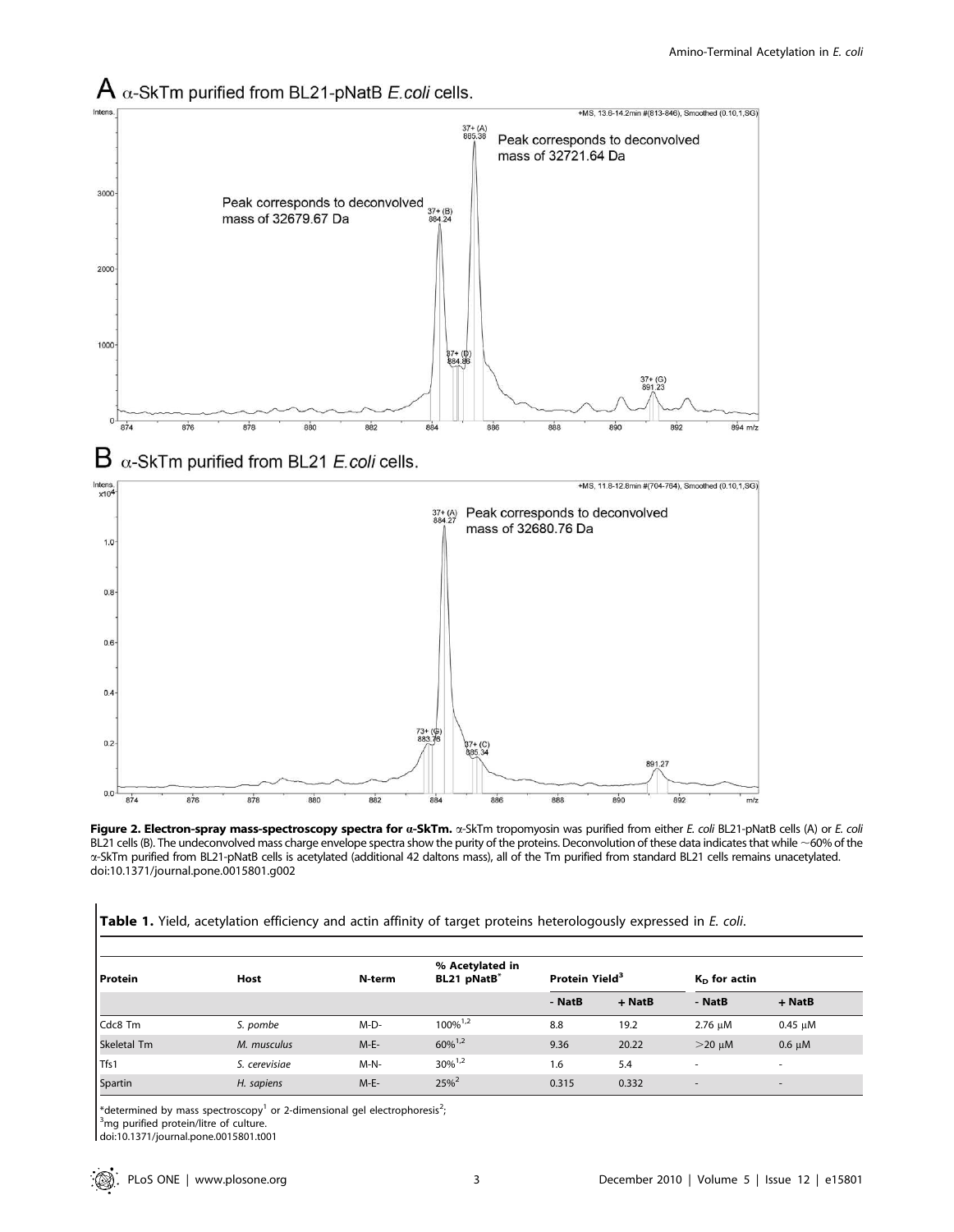#### Cdc8 purified from BL21-pNatB E.coli cells



Figure 3. Electron-spray mass-spectroscopy spectra for S. pombe Cdc8. Cdc8 was purified from E. coli BL21-pNatB cells. The un-deconvolved mass charge envelope spectra show the purity of the protein. Deconvolution of this data indicates that all of the Cdc8 purified from BL21-pNatB cells is acetylated

doi:10.1371/journal.pone.0015801.g003

used to amplify the entire plasmid lacking individual introns. Subsequent cDNAs were sequenced and cloned into pACYCduet (Novagen), each under the control of separate T7 promotors, to generate pACYCduet-naa20<sup>+</sup>-naa25<sup>+</sup> (pNatB). BL21 DE3 cells were co-transformed with pACYCduet-naa20<sup>+</sup>-naa25<sup>+</sup> and a pJC20 plasmid containing the cDNA encoding for the appropriate target protein also under the control of the T7 promoter (pTarget).

#### Cell Culture

E. coli cells were cultured in NZY medium (1.0% Casein hydolysate (NZ amine), 0.5% NaCl, 0.5% yeast extract, 20 mM D-Glucose, 12.5 mM  $MgCl<sub>2</sub>$  and 12.5 mM  $MgSO<sub>4</sub>$ ) supplemented with appropriate antibiotics, and were grown in baffled Erlenmeyer flasks at  $37^{\circ}$ C with vigorous shaking. T7 dependent expression was induced by addition of IPTG  $(100 \mu g/ml \text{ final})$ concentration) once cell cultures had reached an  $OD_{600}$  of 0.4– 0.5. Cells were harvested 4 hr after induction with IPTG. Protein expression was assessed by separating whole cell lysates using SDS-PAGE and visualizing proteins with Coomassie blue stain.

#### Biochemical techniques

Tropomyosin proteins were expressed and purified as described previously [6], while poly-histidine tagged proteins were purified

#### References

- 1. Arnesen T, Van Damme P, Polevoda B, Helsens K, Evjenth R, et al. (2009) Proteomics analyses reveal the evolutionary conservation and divergence of N-terminal acetyltransferases from yeast and humans. Proc Natl Acad Sci U S A 106: 8157–8162.
- 2. Groenen PJ, Merck KB, de Jong WW, Bloemendal H (1994) Structure and modifications of the junior chaperone alpha-crystallin. From lens transparency to molecular pathology. Eur J Biochem 225: 1–19.
- 3. Wada M, Shirahata A (2010) Identification of the primary structure and posttranslational modification of rat S-adenosylmethionine decarboxylase. Biol Pharm Bull 33: 891–894.

on nickel columns (Qiagen) in denaturing conditions (8 M urea,  $0.1$  M NaH<sub>2</sub>PO<sub>4</sub>  $0.01$  M Tris-Cl). Protein concentrations were determined using 280 nm extinction coefficients of 2,980 cm<sup>-1</sup>,  $27,600 \text{ cm}^{-1}$ ,  $27,550 \text{ cm}^{-1}$  and  $64,070 \text{ cm}^{-1}$  for Cdc8,  $\alpha$ -SkTm, Tfs1 and Spartin respectively. Protein mass was determined using a Finnegan Mat LCQ ion-trap mass spectroscope. Cosedimentation assays were performed at  $25^{\circ}$ C as described previously [14]. We made use of the fact that acetylated SkTm migrates separately to the unacetylated form on SDS-PAGE to determine the  $K_D$  for of the acetylated population of Tm.

#### Acknowledgments

We thank both S. Lynn and N. Adamek for technical assistance and Kay Barr for comments on the manuscript.

#### Author Contributions

Conceived and designed the experiments: MAG DPM. Performed the experiments: MJ ATC DPM. Analyzed the data: MJ ATC DPM MAG. Contributed reagents/materials/analysis tools: MJ ATC DPM MAG. Wrote the paper: DPM MAG.

- 4. Kikuchi J, Iwafune Y, Akiyama T, Okayama A, Nakamura H, et al. (2010) Coand post-translational modifications of the 26S proteasome in yeast. Proteomics 10: 2769–2779.
- 5. Mannherz HG, Mazur AJ, Jockusch B (2010) Repolymerization of actin from actin:thymosin beta4 complex induced by diaphanous related formins and gelsolin. Ann N Y Acad Sci 1194: 36–43.
- 6. Skoumpla K, Coulton AT, Lehman W, Geeves MA, Mulvihill DP (2007) Acetylation regulates tropomyosin function in the fission yeast Schizosaccharomyces pombe. J Cell Sci 120: 1635–1645.